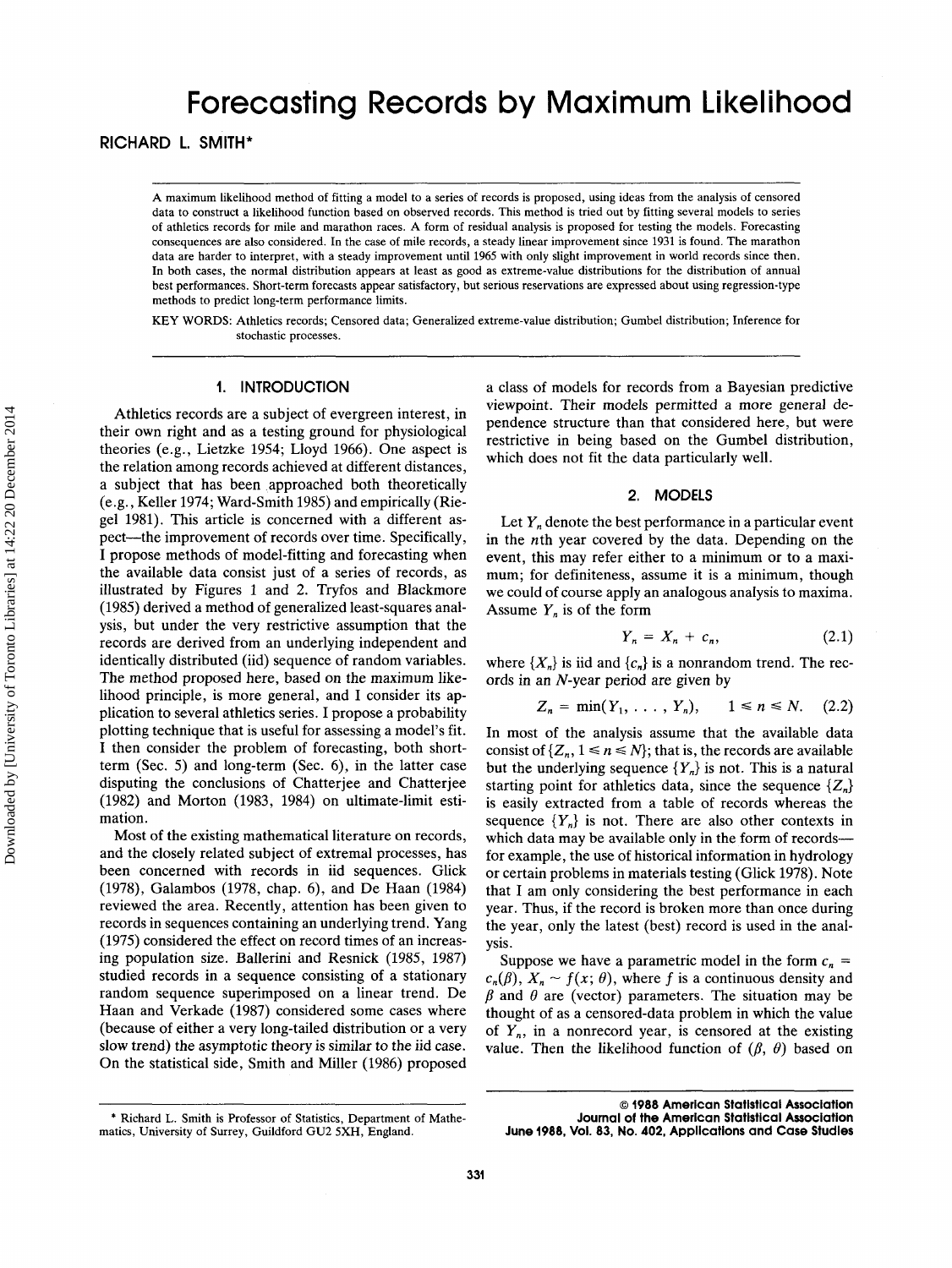

*Figure 1. Plot of Mile Records (seconds) Against Year of Achievement for 1860-1 985. On the right are predictions of annual best performance (not records) for the next 20 years, with 95% confidence bands computed by the method described in Section 5, based on Model A fitted to 7937-1985 data.* 

$$
Z_1, \ldots, Z_N \text{ is}
$$
\n
$$
\prod_{n=1}^N \{f(Z_n - c_n(\beta); \theta)\}^{\delta_n} \{1 - F(Z_n - c_n(\beta); \theta)\}^{1 - \delta_n},
$$
\n(2.3)

where F is the cdf of f and  $\delta_n$  is 1 if there is a record in year *n,* 0 otherwise. The maximum likelihood estimates  $\hat{\beta}$  and  $\hat{\theta}$  are found by numerical maximization of (2.3). As in classical problems, assume that  $(\hat{\beta} - \beta, \hat{\theta} - \theta)$  is approximately normal with mean 0 and covariance matrix given by the inverse of the observed information matrix. For the special but important case of a linear trend, this



*Figure 2. Plot of Marathon Records (minutes) for 1909-1985, With Projections Computed by the Same Method as for Figure 7, Based on Model A for 7909-1985. It is apparent that the improvement has not closely followed a straight line, but none of the alternative models is a noticeable improvement.* 

## **332 Journal** of **the American Statistical Association, June 1988**

procedure can be given a rigorous justification in terms of asymptotic theory. (The details are in an unpublished report, available from me.)

Particular distributions of  $\{X_n\}$  include the normal distribution; the Type I extreme-value distribution (Gumbel **1958),** defined by

$$
F(x; \mu, \sigma) = 1 - \exp[-\exp((x - \mu)/\sigma)] \quad (2.4)
$$

 $(x \in \mathcal{R}; \mu \in \mathcal{R}, \sigma > 0)$  and referred to here as the *Gumbel distribution;* and the generalized extreme-value (GEV) distribution

$$
F(x; \mu, \sigma, k) = 1 - \exp[-\{1 + k(x - \mu)/\sigma\}^{1/k}],
$$
\n(2.5)

defined on  $\{x : 1 + k(x - \mu)/\sigma > 0\}$  for  $\mu \in \mathcal{R}, \sigma > 0$ , and  $k \in \mathcal{R}$  [the case  $k = 0$  is (2.4)]. This distribution incorporates Gumbel's **(1958)** Types I1 and I11 in a parameterization convenient for estimation (Prescott and Walden **1980, 1983).** The rationale for these distributions rests on the definition of  $Y_n$  as an annual minimum, though the normal distribution is also a viable choice in practice.

The near linearity of Figures **1** and **2** suggests a linear function

$$
c_n(\beta_0, \beta_1) = \beta_0 - n\beta_1, \qquad \beta_1 > 0, \qquad (2.6)
$$

as an obvious model for the drift term. **As** alternatives to this, consider a *quadratic-drift model,* 

$$
c_n(\beta_0, \beta_1, \beta_2) = \beta_0 - n\beta_1 + n^2\beta_2/2, \qquad \beta_1 > 0, \quad (2.7)
$$

which I regard as an artificial alternative against which to test **(2.6),** and an *exponential-decay model,* 

$$
c_n(\beta_0, \beta_1, \beta_2) = \beta_0 - \beta_1 \{1 - (1 - \beta_2)^n\}/\beta_2, \beta_1 > 0, 0 < \beta_2 < 1, (2.8)
$$

which is equivalent on reparameterization to models of Chatterjee and Chatterjee **(1982)** and Morton **(1983);** this is intended as a more realistic alternative to **(2.6),** with the feature that the eventual limit  $\beta_0 - \beta_1/\beta_2$  exists as *n*  $\rightarrow \infty$ . Note that (2.8) reduces to (2.6) in the limit  $\beta_2 \rightarrow 0$ .

Thus we have nine candidate models obtained by combining the different distributions and regression curves, as follows:

- A: Normal, linear drift
- B: Normal, quadratic drift
- C: Normal, exponential decay
- D: Gumbel, linear drift
- E: Gumbel, quadratic drift
- F: Gumbel, exponential decay
- G: GEV, linear drift
- H: GEV, quadratic drift
- I: GEV, exponential decay.

In the Normal case, assume a mean of 0 and a variance of  $\sigma^2$  (unknown), the mean being absorbed into  $c_n$ . In the Gumbel and GEV cases,  $\mu = 0$  in (2.4) or (2.5).

The models are fit by numerical maximum likelihood. Two algorithms were used: (a) the NAG routine E04CGF, which is a quasi-Newton algorithm with numerically ap-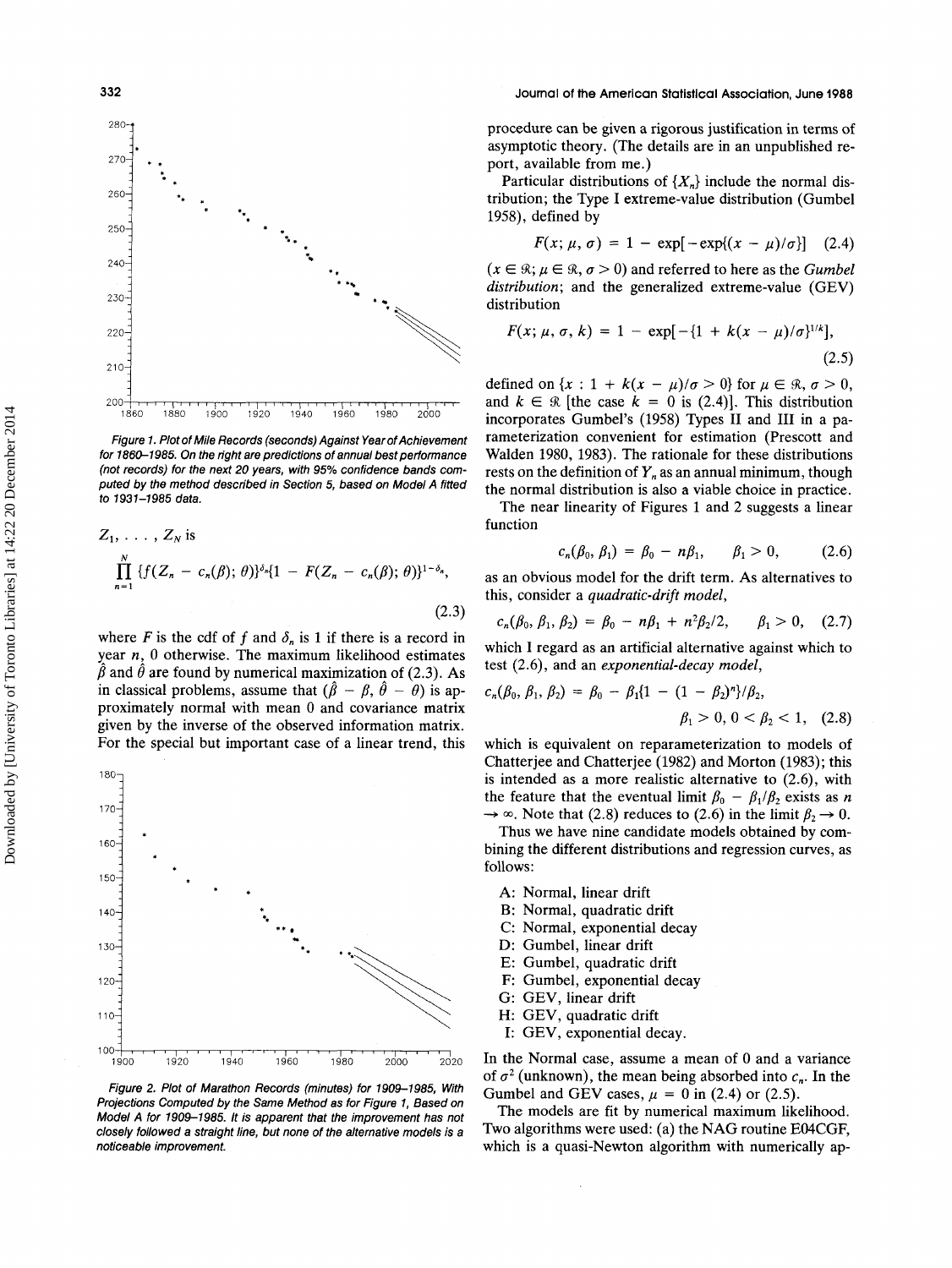#### **Smith: Forecasting Records by Maximum Likelihood 333**

proximated derivatives, and (b) a modified Newton-Raphson algorithm for the Gumbel and GEV cases, using analytic first- and second-order derivatives. The second algorithm is an extension of the method of Prescott and Walden (1983). The basic Newton-Raphson procedure is modified by including a check that the log-likelihood increases at each iteration (if not, a shorter step length is taken) and by switching to the direction of steepest ascent if the Newton step is not defined (Hessian matrix not negative definite) or if it fails to result in an increase of the log-likelihood. Hosking's (1985) algorithm employs the same principles, but only for iid data. In the GEV case, this procedure should converge to a local maximum if one exists, but there is no guarantee that one does. This difficulty was observed by Rockette, Antle, and Klimko (1974) in the closely related case of the three-parameter Weibull distribution; it was analyzed theoretically by Smith (1985). I used a variety of strategies in my algorithms to determine the starting points of the iterations. In difficult cases several different starting points were tried, though experience suggests that the choice of starting point is not critical when the aforementioned modifications of the Newton-Raphson algorithm are employed.

Theoretical justification of maximum likelihood may be given, in the case of a linear trend only, by asymptotic arguments. The structure of the problem, with censoring determined by past values of the series, identifies it as an "inference for stochastic processes." Arguments of Ballerini and Resnick (1985) may be adopted to prove that the process is ergodic; asymptotic normality then follows from the general result of Sweeting (1980). (The details are in an unpublished report, available from me.)

The analysis proceeded by fitting these models to some athletics series. In addition to testing the models against each other, it is possible to fit them to different portions of the same series and thus gain some indication of how the models are changing with time. In Section 3, I summarize some of these procedures' results.

## **3. ANALYSIS OF RECORDS DATA**

The preceding models were fitted to the mile and marathon data of Figures l and 2, part of which were tabulated by Smith and Miller (1986). In addition, for the mile-race data, a complete set of annual best performances was avail-

*Table 1. Mile Best Performance: Model A Fitted to Various Portions of the Series* 

|                   | Years |        |       |       |       |       |  |  |  |  |
|-------------------|-------|--------|-------|-------|-------|-------|--|--|--|--|
| Parameter         | 1860- | 1931–  | 1860- | 1895- | 1931– | 1960- |  |  |  |  |
|                   | 1985  | 1985   | 1894  | 1930  | 1959  | 1985  |  |  |  |  |
| $\beta_0^{\star}$ | 249.6 | 251.0  | 235.0 | 252.9 | 251.2 | 246.5 |  |  |  |  |
|                   | (3)   | (.6)   | (2.6) | (.9)  | (1.0) | (1.9) |  |  |  |  |
| $\beta_1$         | .37   | .44    | .62   | .24   | .44   | .34   |  |  |  |  |
|                   | (.01) | (0.02) | (.05) | (.04) | (.04) | (.04) |  |  |  |  |
| $\sigma$          | 3.3   | 2.3    | 2.9   | 2.7   | 2.7   | 1.7   |  |  |  |  |
|                   | (.2)  | (.2)   | (.3)  | (.3)  | (.3)  | (.2)  |  |  |  |  |

**NOTE:** Units are seconds. Standard errors are in parentheses. **NOTE: Units are minutes. Standard errors are in parentheses** 

\* **Standardized to a 1930 base.** \* **Standardized to a 1908 base.** 

*Table* **2.** *Mile Records: Model A Fitted to Various Portions of the Series* 

|             | Years |       |       |       |       |       |  |  |  |  |
|-------------|-------|-------|-------|-------|-------|-------|--|--|--|--|
| Parameter   | 1860- | 1931– | 1860- | 1895- | 1931– | 1960- |  |  |  |  |
|             | 1985  | 1985  | 1894  | 1930  | 1959  | 1985  |  |  |  |  |
| $\beta_0$ * | 250.3 | 250.0 | 237.2 | 252.9 | 250.6 | 244.8 |  |  |  |  |
|             | (.5)  | (.6)  | (3.8) | (1.3) | (.9)  | (1.3) |  |  |  |  |
| $\beta_1$   | .38   | .42   | .59   | .17   | .44   | .32   |  |  |  |  |
|             | (.01) | (.02) | (.07) | (.05) | (.05) | (.03) |  |  |  |  |
| σ           | 3.4   | 1.7   | 3.2   | 1.7   | 2.0   | 1.0   |  |  |  |  |
|             | (4)   | (.3)  | (.7)  | (.6)  | (.5)  | ( .2) |  |  |  |  |

**NOTE: Units are seconds. Standard errors are** in **parentheses.** 

\* **Standardized** to **a 1930 base.** 

able (Ballerini and Resnick 1985), and the results were analyzed for comparison with the results for mile-record data. In the latter case, of course, there is no censoring and the model-fitting is simple regression analysis by maximum likelihood under the three error distributions.

Over short portions of the data we would expect the linear drift (2.6) to be satisfactory; for reasons to be explained shortly, it was found that the normal distribution is the most suitable among the three distributions considered. Therefore, I fitted Model A to different portions of the series; the results are summarized in Tables 1-3. For ease of comparison, the year *n* was taken relative to a fixed origin, which was arbitrarily fixed as 1930 for the mile data and 1908 for the marathon data. The standard errors in Tables 1-3 are calculated from the observed information matrix.

Inspection of Tables 1 and 2 confirms the visual picture from Figure 1, of a rapid improvement in times over the last 40 years of the nineteenth century, followed by a period of very little improvement to about 1930, followed by fairly steady improvement since then. There is some change in  $\beta_1$  between the periods 1931–1959 and 1960– 1985, though the change is not nearly as great as over the preceding periods and is barely significant. Over the whole series (1860-1985), a linear drift does not fit particularly well. In fact a cubic regression fits this series much better than any of the models considered in Section 2, though, as the main reason for this is the slow improvement from 1900 to 1930, it would not seem reasonable to attach too much significance to this for the purpose of predicting

*Table 3. Marathon Records: Model A Fitted to Various Portions of the Series* 

|             |       |       | Years |       |       |
|-------------|-------|-------|-------|-------|-------|
| Parameter   | 1909– | 1941– | 1909– | 1941– | 1965- |
|             | 1985  | 1985  | 1940  | 1964  | 1985  |
| $\beta_0$ * | 165.2 | 164.7 | 164.5 | 182.5 | 140.2 |
|             | (1.5) | (2.9) | (2.2) | (5.4) | (3.0) |
| $\beta_1$   | .49   | .52   | .44   | .89   | .15   |
|             | (.03) | (.05) | (.12) | (.11) | (.04) |
| σ           | 3.9   | 3.8   | 4.0   | 2.4   | 1.1   |
|             | (.7)  | (.7)  | (1.4) | (.6)  | (.3)  |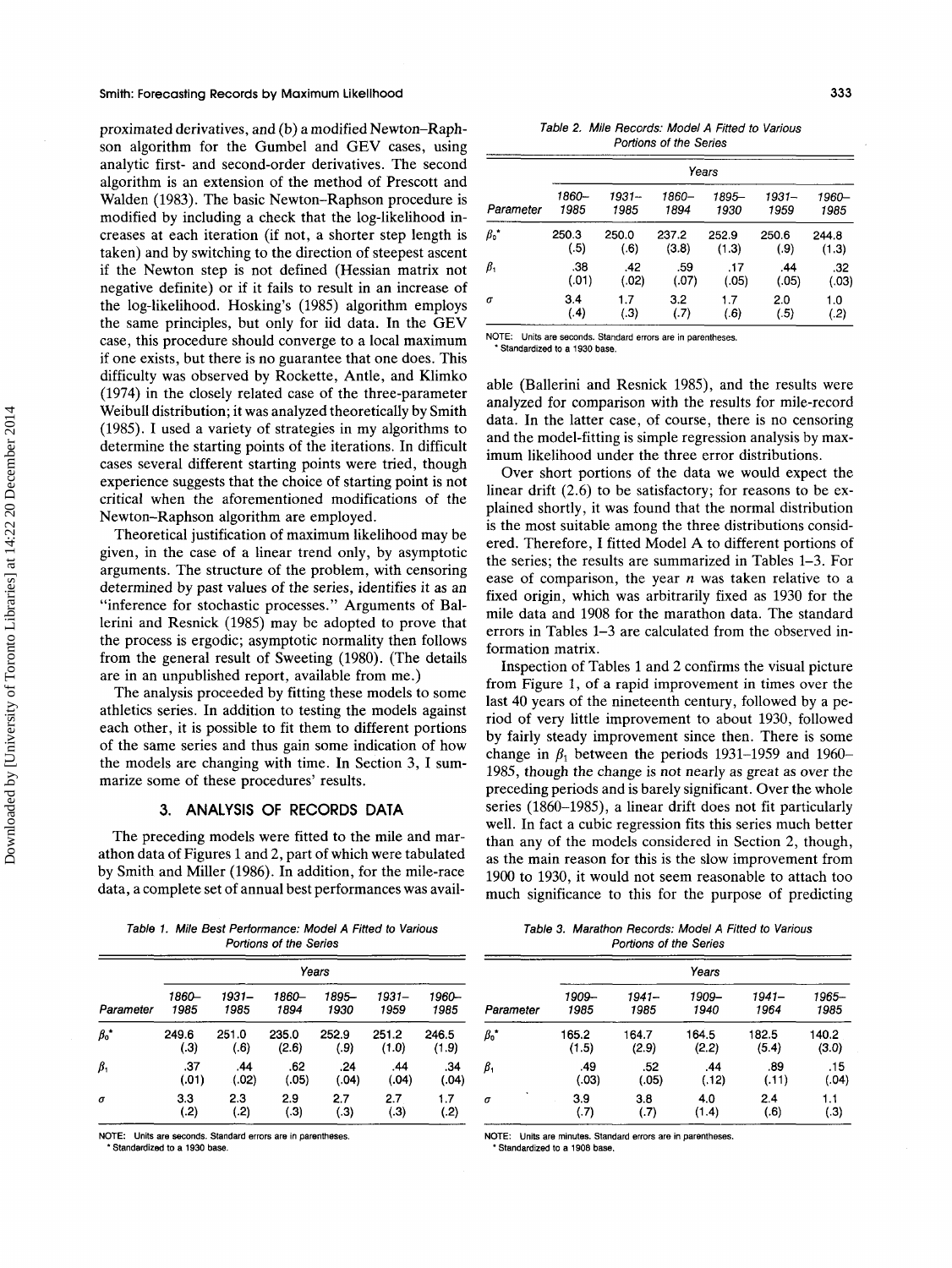|                                      | Model         |                |                |               |                 |                |               |               |               |
|--------------------------------------|---------------|----------------|----------------|---------------|-----------------|----------------|---------------|---------------|---------------|
| Parameter                            | A             | в              | C              | D             | E               | F              | G             | н             |               |
| $\beta_{\rm o}$                      | 251.0<br>(.6) | 251.3<br>(1.0) | 251.3<br>(1.0) | 252.8<br>(.7) | 251.7<br>(1.2)  | —*             | 251.5<br>(.7) | 252.7<br>(.5) | 252.8<br>(.6) |
| σ                                    | 2.3<br>(.2)   | 2.3<br>(.2)    | 2.3<br>(.2)    | 2.4<br>(.2)   | 2.4<br>(.2)     | $-$ *          | 2.5<br>(.3)   | 2.8<br>(.4)   | 2.7<br>(4)    |
| k                                    |               |                |                |               |                 |                | .47<br>(.09)  | .73<br>(.17)  | .76<br>(.14)  |
| $\beta_1$                            | .44<br>(.02)  | .47<br>(0.08)  | .47<br>(.08)   | .46<br>(.02)  | .36<br>(.10)    | $\mathbf{L}^*$ | .44<br>(.02)  | .62<br>(.05)  | .62<br>(.07)  |
| $\beta_2 \times 10^3$                |               | 6.7<br>(14)    | 2.8<br>(6.0)   |               | $-1.7$<br>(1.6) |                |               | 3.5<br>(1.0)  | 14.4<br>(6.6) |
| Negative maximized<br>log-likelihood | 124.6         | 124.5          | 124.5          | 131.1         | 130.6           |                | 122.7         | 120.3         | 120.7         |

*Table 4. Summary of Fits for the Mile Race: Best Performances of 1931-1985* 

**NOTE: Standard errars are in parentheses**  \* No fit.

future performances. Comparison between the analysis based on records and that based on best performances shows generally good agreement, though in some cases the estimated values of  $\sigma$  are significantly higher when based on the best performances. This suggests that there may be some bias in the maximum likelihood estimator of  $\sigma$  in the censored case.

**A** similar analysis for the marathon data (Table 3) shows a different pattern. In this case I excluded the year 1908 as an obvious outlier (see Fig. 2), but the analysis then indicates steady improvement from 1909 to 1940, followed by much greater improvement from 1941 to 1964 and then very little improvement since 1965, the difference between the latter values of  $\beta_1$  being very clearly significant. This is somewhat surprising; although the world record has improved only slightly since Derek Clayton's 1969 record, overall international performances have improved considerably during the same period. The reason may have something to do with the much closer attention given to accurate course measurement during the past 15 years; in any case, marathon courses are not comparable in the same way as running tracks. Incidentally, Clayton's 1969 record is

widely disputed because of the lack of adequate course measurement on that occasion. His performance has been included in my analysis, though it would make little difference to the conclusions if it were omitted.

For a more detailed analysis, all nine models from Section 2 were fitted. The initial examination of the mile data suggested a linear improvement from 1931 to 1985, so I concentrate on this period in the subsequent analysis. The linear-improvement model may then be tested against the quadratic and exponential alternatives, as a further indication of whether the improvement really is linear. For the marathon data I analyzed the whole series 1909-1985, though in view of the preceding remarks there must be some doubt about whether it is reasonable to fit a single model to the whole series. The results of these fits are given in Tables 4-6.

In no case was the quadratic or exponential model a significant improvement over the linear model, as judged either by the standard error of the new parameter or by the increase in maximized log-likelihood. This is somewhat surprising in view of the preceding analysis and suggests that, in cases where the linear model does not fit well, it

| Table 5. Summary of Fits for Mile Records, 1931–1985 |  |  |  |  |  |  |  |
|------------------------------------------------------|--|--|--|--|--|--|--|
|------------------------------------------------------|--|--|--|--|--|--|--|

|                                      |               |               |               |               | Model         |               |               |   |  |
|--------------------------------------|---------------|---------------|---------------|---------------|---------------|---------------|---------------|---|--|
| Parameter                            | A             | В             | С             | D             | E             | F             | G             | Н |  |
| $\beta_{\text{o}}$                   | 250.0<br>(.6) | 250.8<br>(.8) | 250.8<br>(.8) | 250.7<br>(.5) | 251.0<br>(.9) | 250.9<br>(.8) | 251.0<br>(.9) |   |  |
| $\sigma$                             | 1.8<br>(.3)   | 1.6<br>(.3)   | 1.6<br>(.3)   | 1.3<br>(.2)   | 1.3<br>(.2)   | 1.3<br>(.2)   | 2.4<br>(.9)   |   |  |
| k                                    |               |               |               |               |               |               | .47<br>(.20)  |   |  |
| $\beta_1$                            | .42<br>(.02)  | .52<br>(.07)  | .51<br>(.07)  | .43<br>(.02)  | .46<br>(.07)  | .46<br>(.07)  | .43<br>(.02)  |   |  |
| $\beta_2 \times 10^3$                |               | 1.6<br>(1.1)  | 7.1<br>(5.2)  |               | .54<br>(1.3)  | 23<br>(5.4)   |               |   |  |
| Negative maximized<br>log-likelihood | 58.9          | 57.9          | 58.0          | 60.6          | 60.5          | 60.5          | 58.1          |   |  |

**NOTE: Standard errors are in parentheses** 

\* **No fit.**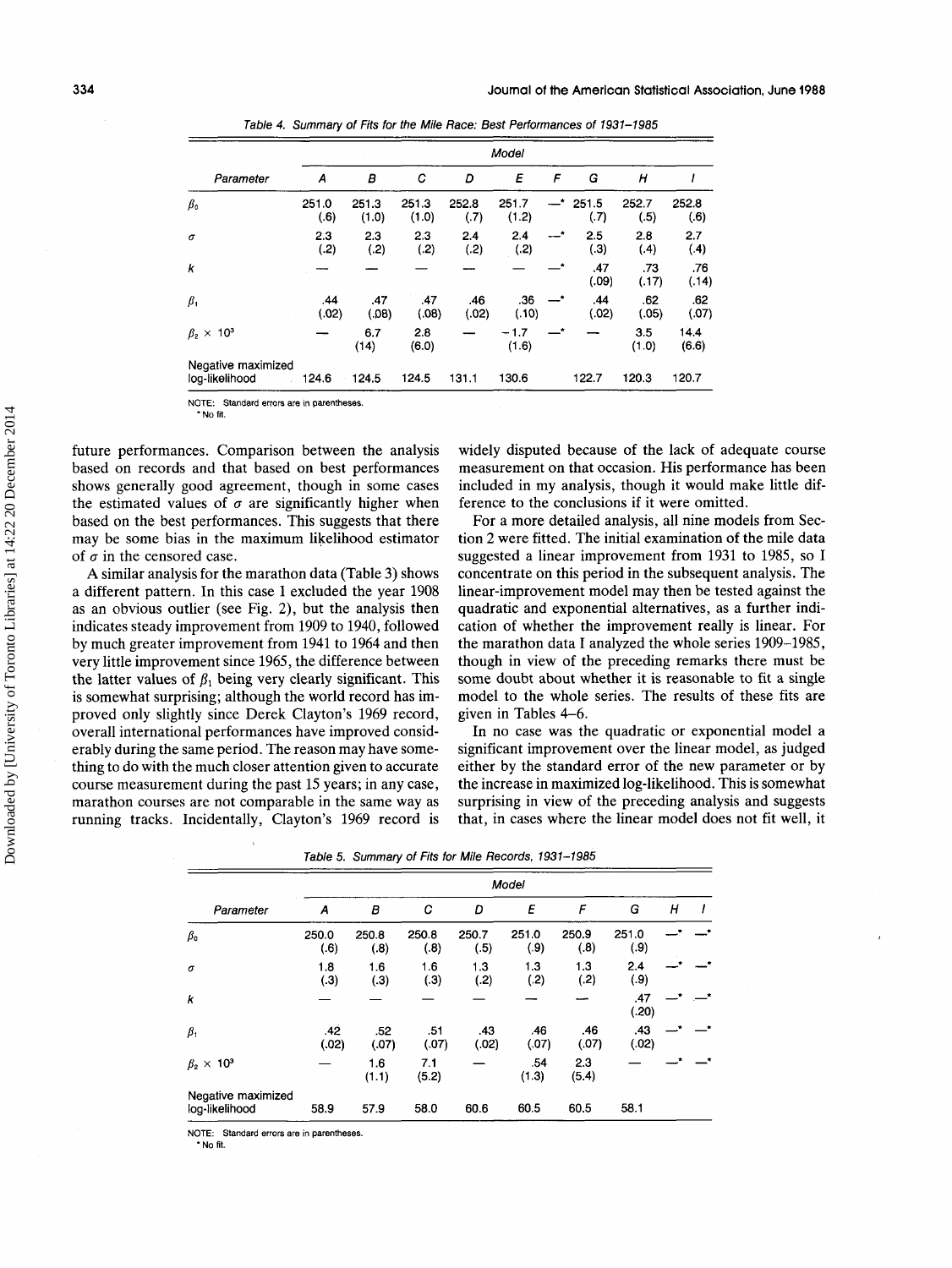|                                      |                |                |                | Model          |                |   |         |               |  |
|--------------------------------------|----------------|----------------|----------------|----------------|----------------|---|---------|---------------|--|
| Parameter                            | A              | в              | с              | D              | E              | F | G       | Н             |  |
| $\beta_{\text{o}}$                   | 165.2<br>(1.5) | 165.4<br>(1.9) | 165.4<br>(1.9) | 166.5<br>(1.0) | 166.2<br>(2.1) |   |         | - *           |  |
| $\sigma$                             | 3.9<br>(.7)    | 3.8<br>(.7)    | 3.8<br>(.7)    | 2.6<br>(.5)    | 2.6<br>(.5)    |   |         |               |  |
| k                                    |                |                |                |                |                |   |         |               |  |
| $\beta_1$                            | .49<br>(.03)   | .51<br>(.10)   | .51<br>(.10)   | .50<br>(.03)   | .48<br>(.10)   |   | $\star$ | $\rightarrow$ |  |
| $\beta_2 \times 10^3$                |                | .3<br>(1.2)    | 1.1<br>(4.8)   |                | $-.2$<br>(1.1) |   |         |               |  |
| Negative maximized<br>log-likelihood | 73.7           | 73.6           | 73.6           | 75.2           | 75.2           |   |         |               |  |

*Table* **6.** *Summary of Fits for Marathon Records,* **1909-1985** 

**NOTE: Standard errors are** in **parentheses.** 

\* **No** fit.

may be necessary to look for sharp changes in the parameter values rather than the gradual change of slope implied by the quadratic or exponential models. Comparing the distributions, the normal distribution seems clearly superior to the Gumbel, when judged by the maximized loglikelihoods. The GEV distribution appeared the best of the three when it was fitted at all, though in several cases the algorithm failed to converge. It is known that the loglikelihood has no local maximum when  $k \geq 1$  and that the asymptotic properties of maximum likelihood estimation fail to hold when  $k > \frac{1}{2}$  (see Smith 1985). In this study, I found  $k > \frac{1}{2}$  in most cases where a fit was found at all, and I believe that the cases where no fit was found correspond to  $k > 1$  (so no local maximum exists). The maximum likelihood method thus appears to fail in this case, so the GEV distribution was not pursued further. It should be emphasized, however, that this is because of a failure of the estimation method and not because of any evidence that the GEV distribution does not fit. Alternative estimation methods include the "maximum product of spacings" method (Cheng and Amin 1983; Ranneby 1984) and Bayesian analysis. Smith and Naylor (1987) gave a Bayesian analysis of the three-parameter Weibull distribution, using the computational method of Naylor and Smith (1982).

#### **4. RESIDUAL PLOTS**

As in any regression analysis, much may be learned from residual plots. In this case, I define residuals as  $r_n =$  $c_n(\hat{\beta}) - Z_n (1 \le n \le N)$  so that large residuals correspond to good performances, and I let *F* denote the (common) estimated df of  $\mu + c_n(\beta) - Y_n$  (from the model). I consider two plots— $(a)$  a plot of residuals against time and (b) a plot of residuals against expected values. Figure 3 shows a plot of residuals against time (uncensored observations only) for the mile records under Model A. Large residuals correspond to exceptionally good performances; the two largest residuals are derived from the performances of Herb Elliott (1958) and Jim Ryun (1966), who are widely considered to be among the greatest middledistance runners.

A plot of residuals against approximate expected values was constructed by adapting a method of Aitkin and Clayton (1980). Define

$$
v_{ij} = 1 \quad \text{if } r_j < r_i
$$
\n
$$
= 0 \quad \text{if } r_j > r_i, \delta_j = 0
$$
\n
$$
= F(r_i) / F(r_j) \quad \text{if } r_j > r_i, \delta_j = 1,
$$

for  $1 \le i \le N$ ,  $1 \le j \le N$ , such that  $\delta_i = 0$ . Loosely, this represents the probability that the true (uncensored) residual in year *j* is less than that for year *i.* Then define

$$
u_i = \left(\sum_{j\neq i} v_{ij} + \frac{1}{2}\right) / N
$$

for each *i* such that  $\delta_i = 0$ . The residuals  $r_i$  are plotted against  $F^{-1}(u_i)$  for the uncensored years. Ignoring errors



*Figure* **3.** *Plot of Residuals (from Model A,* **1931-1985)** *for the Mile-Record Data. Only those residuals corresponding to actual records are plotted; consequently, the residuals are all positive, even though the underlying distribution is assumed normal. The two largest residuals correspond to the performances of Herb Elliott and Jim Ryun; thus there is a case for considering them the overall best runners for the period of the plot.*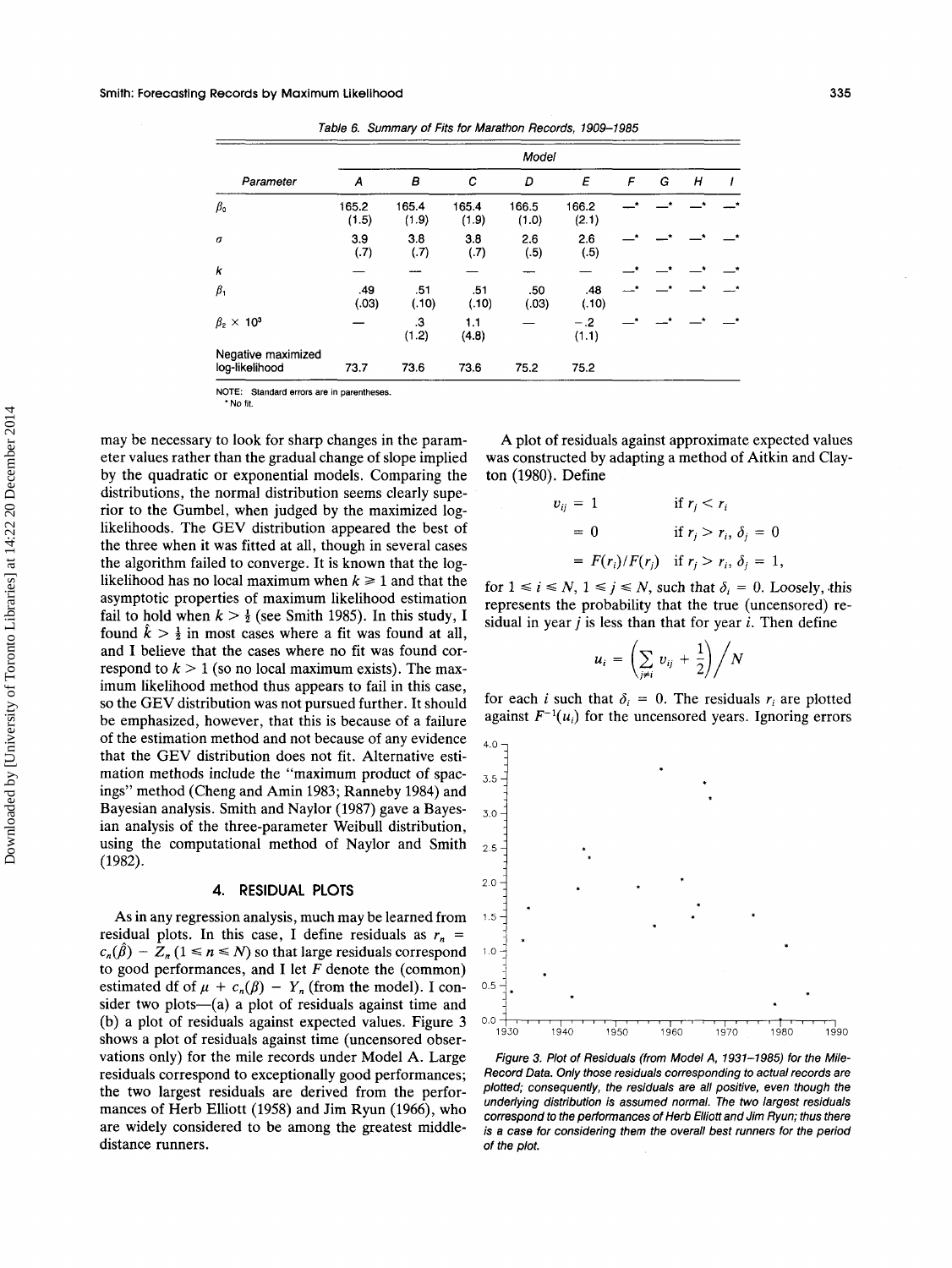

*Figure 4. Plot of Residuals (observed vs. expected values) for the Mile Data From Model A (normal distribution). The plot remains close to the diagonal line.* 

of estimation, this should be close to a straight line of unit slope through the origin. This form of probability plot differs from one based on the Kaplan-Meier estimator (Chambers, Cleveland, Kleiner, and Tukey 1983, sec. 6.10) in that the  $u_i$ 's depend on *F*. Note that the plot effectively corrects for the censoring. Thus it is not invalidated by the fact that the residuals, as thus defined, are nearly all positive.

This plot is shown in Figures 4–6 for the mile records— Models **A,** D, and G. In the case of the Gumbel model (Model D), the largest two residuals lie well below their expected values, suggesting that the Gumbel model is a poor fit in the lower tail of the mile-record distribution.



*Figure 5. Plot of Residuals (observed vs. expected values) for the Mile Data From Model D (Gumbel distribution). The discrepancy at the right end (equal to the lower tail of the actual distribution) is evident.* 



*Figure 6. Plot of Residuals (observed vs. expected values) for the Mile Data From Model G (GEV distribution). This appears to be a very good fit, but there are estimation difficulties (see Sec. 3).* 

The normal and GEV distributions both seem to fit well, however. In view of the difficulties in fitting the GEV distribution, this adds support to the use of the normal distribution in practice. Similar plots for the marathon data showed the same behavior even more strongly.

## **5. FORECASTING**

Suppose we wish to forecast future performances. **A**  simple approach is to estimate some specified quantile of the distribution of the best performance in the required year, substituting the maximum likelihood estimates for the fitted-model parameters. Standard errors may be obtained from the inverse of the observed information matrix by the well-known delta method (Rao 1973, p. 388). **As**  an example, Figure 1 shows the median best performance for the mile for the next 30 years based on Model **A** fitted to 1931-1985 data. It also includes 95% confidence limits, calculated as estimated  $\pm 2$  standard errors. Similar plots are obtained for the other models, though with much larger standard errors (up to 10 seconds) for Models B, *C,* and E. Figure 2 shows forecasts for the marathon, derived from the same model. Figure 7 shows the median estimate for the mile for all six models. The three models based on linear drift (Models **A,** D, and F) give virtually identical results, suggesting that the choice of the correct distribution may not be so important for forecasting purposes.

Smith and Miller (1986) took a different approach to forecasting, based on Bayesian predictive distribution. They also discussed the forecasting of records as opposed to annual minima.

## **6. THE ULTIMATE RECORD**

The exponential decay model (2.8) was introduced, in a different parameterization, by Chatterjee and Chatterjee (1982) and applied to predict the ultimate limit of athletic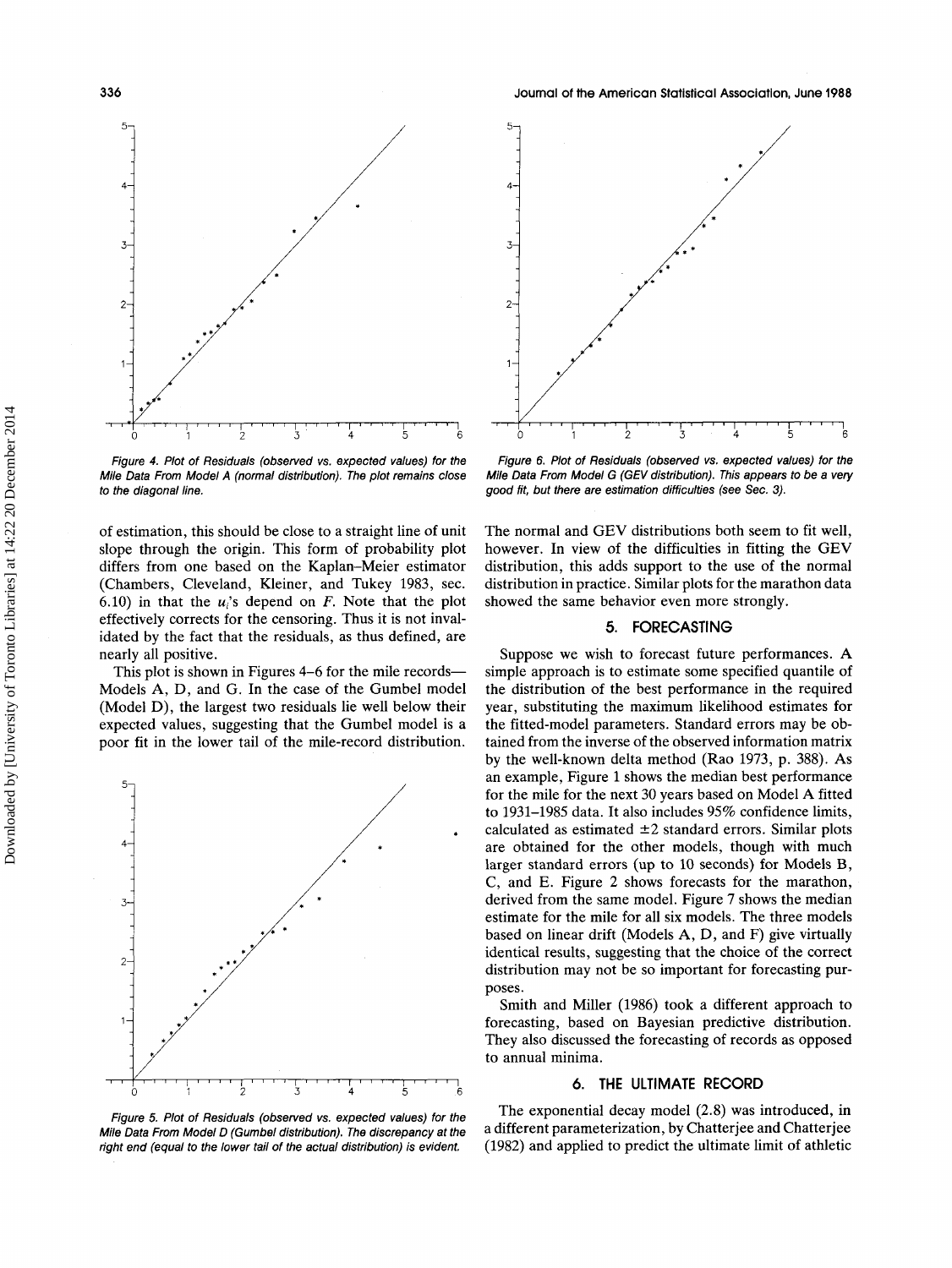

*Figure 7. Median Predictions of the Annual Minimum for the Mile Race (1986-2015) From Six Models: B, C, E, G, D, A (from top to bottom).* 

performances. Subsequent discussion (Maher 1983; Morton 1984; Wootton and Royston 1983) suggested that their fitting method was in error but did not refute the model itself, and Morton (1983, 1984) claimed good results for the same model by a different fitting method.

For the mile-records data, using the estimates reported for Model C in Table 5, we obtain the asymptote  $\beta_0 - \beta_1$  $\beta_2$  as 2 minutes, 58 seconds, with an estimated standard error of 63 seconds. Fitting the same model to the best performance data of Table 4, we can estimate the asymptote as 1 minute, 22 seconds, with a standard error of 395 seconds. In both cases, the estimate looks absurd with a standard error so large as to render the estimate meaningless. By fitting the Gumbel and GEV versions of the same models (Models F and I) we obtain an asymptote of 52.0 seconds (standard error, 409) for Model F applied to mile records, and 3 minutes, 25.5 seconds (standard error, 10.8 seconds), for Model I applied to mile best performances. No estimate was obtained for Model F applied to mile best performances, possibly because of the restriction to  $\beta_2 > 0$  and because a local maximum could have been obtained with  $\beta_2$  < 0. These estimates were based on the data for 1931-1985, and there were similar wide variations

*Table 7. Cramer-Rao Lower Bound for the Standard Deviation of the Estimated Asymptote* 

| $\theta_{\rm a}$ | Estimated asymptote <sup>®</sup><br>(seconds) | Standard<br>deviation |
|------------------|-----------------------------------------------|-----------------------|
| .06587           | $82.1^{\circ}$                                | 167.9                 |
| .2173            | 200.0                                         | 20.0                  |
| .2699            | 210.0                                         | 14.3                  |
| .3071            | 215.0                                         | 11.9                  |
| .3561            | 220.0                                         | 9.7                   |

**NOTE: me data are based on Model (6.1) for the** mile **best-performance data of 1931-1985.**   $\theta_1$ ,  $\theta_2$ , and  $\sigma$  are fixed at maximum likelihood values;  $\theta_3$  varies.

**a** That is,  $\theta_1 - \theta_2^2/(2\theta_3)$ . **b** Maximum likelihood value in applying the same model to other portions of the series and to other series.

It is not clear from these results whether the difficulty arises from the model or from the method of fitting it. To address this point, some Cramer-Rao bounds for standard deviation were calculated, representing lower bounds for any method of estimation. Explicit calculations were done for the case of normal errors with no censoring. Model (2.8) was first reparameterized as

$$
u_n(\theta_1, \theta_2, \theta_3) = \theta_1 - \frac{\theta_2^2}{2\theta_3} [1 - \exp\{-n\theta_3/(5\theta_2)\}],
$$
  

$$
1 \le n \le N, \quad (6.1)
$$

from which the linear case results as  $\theta_3 \rightarrow 0$ . Substituting parameters for the 1931–1985 mile-race data, I set  $\theta_1$  = 251.2989,  $\theta_2 = 4.7216$ ,  $\theta_3 = .06587$ ,  $\sigma = 2.3284$ , and *N* = 55; the estimated asymptote is  $\theta_1 - \theta_2^2/(2\theta_3) = 82.1$ , with a Cramer-Rao standard deviation of 168. The last value may be compared with 395 obtained earlier from the observed information matrix. It is interesting to vary the value of  $\theta_3$  (keeping the other parameters fixed so that the linear fit is unaffected) and thus obtain the Cramer-Rao bound under a variety of assumptions about the true model. Some results of this procedure are given in Table 7. For example, with  $\theta_3 = .2699$  (which would correspond to an asymptote of 210 seconds) we obtain a Cramer-Rao bound of 14.3 seconds for the standard error of the asymptote's estimate. This purely hypothetical value gives some indication of what might be possible if the model were correct, though even in this case the standard error is the same order of magnitude as the eventual improvement being predicted.

Thus, even if Model (2.8) or (6.1) were correct, with parameter values that might correspond to reasonable judgment about the long-term improvement in record performances, the standard error of the estimate appears to be too large for the estimate to be valuable. In practice, given the uncertainty about the model's fit and the wide variability of estimates corresponding to different error distributions and different portions of the series, it is questionable whether any useful estimate of the asymptote is possible.

To summarize, although I have not presented any evidence to contradict the exponential-decay model as such, the difficulties of estimating the parameters make it very doubtful that this model can be used to produce meaningful performance estimates in the distant future.

#### **7. CONCLUSIONS**

The method of maximum likelihood fitting, as developed here, is conceptually simple and may be applied to a wide range of models for records data. The numerical algorithms developed appear good enough to find a local maximum when one exists. There are cases, however, most of them involving the GEV distribution, when no local maximum exists, and in these cases my methods fail. The principal model adopted has been a linear-drift model with normal errors, though over very long periods of time